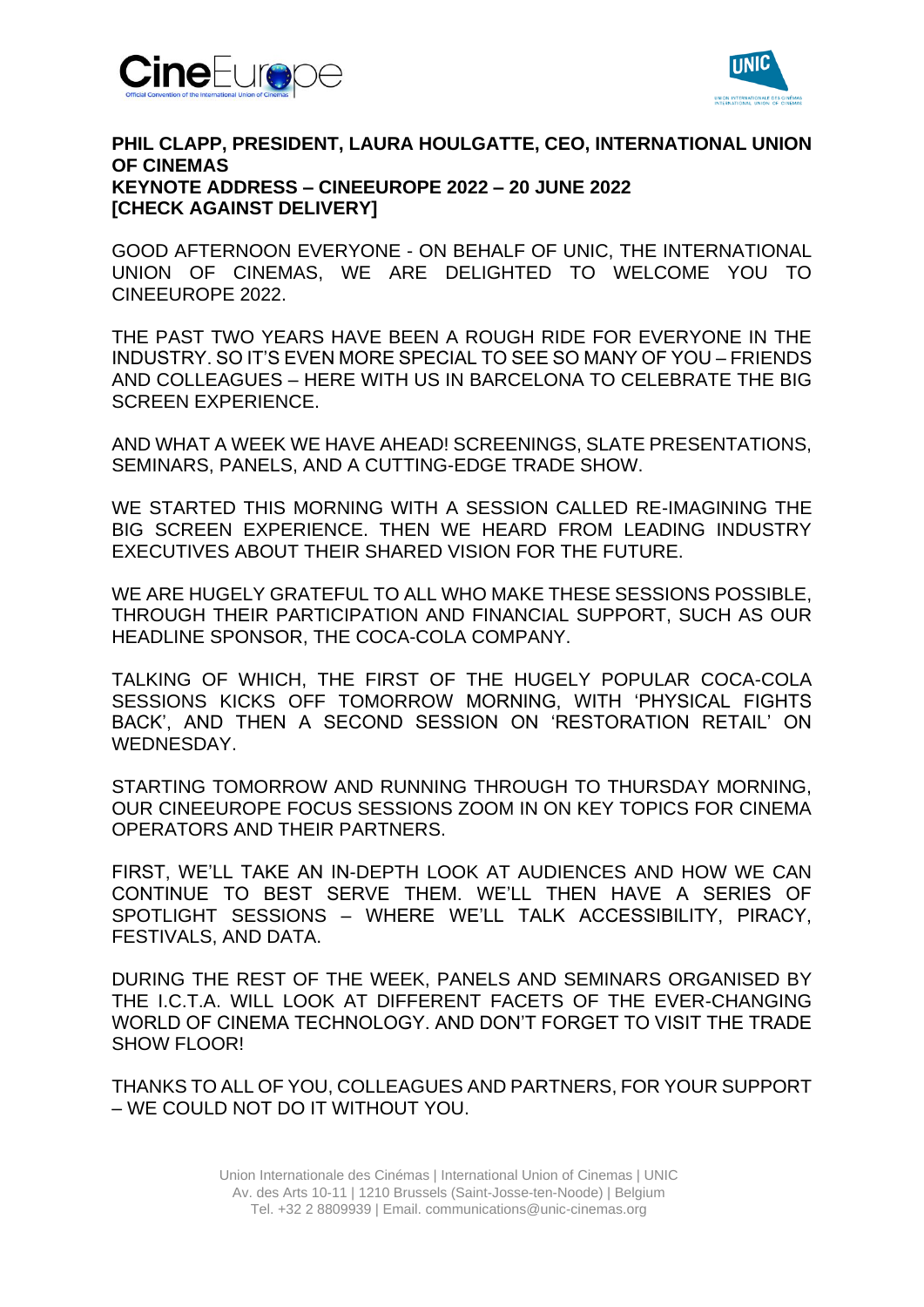



A SPECIAL THANK YOU MUST GO TO OUR PARTNERS IN FILM DISTRIBUTION FOR BRINGING US SUCH AMAZING CONTENT.

STARTING WITH STUDIOCANAL AND UNIFRANCE, WE'LL SEE NO FEWER THAN 8 EXCLUSIVE SLATE PRESENTATIONS AND FOUR GREAT FILMS. THE SLIDE BEHIND ME SHOWS WHEN EACH OF THESE PRESENTATIONS AND SCREENINGS TAKES PLACE, SO MAKE SURE THEY'RE IN YOUR DIARY.

WE'RE DELIGHTED TO WELCOME, FOR THE VERY FIRST TIME, THE WINNER OF THE 2022 CANNES FILM FESTIVAL PALME D'OR – *TRIANGLE OF SADNESS*. IT'LL MAKE YOU LAUGH, IT'LL MAKE YOU WINCE AND MORE THAN ANYTHING, YOU'LL NEVER WANT TO GET ON A YACHT AGAIN. OR FOR THE FIRST TIME.

LAST YEAR'S STRONG PERFORMANCE BY THE EUROPEAN CINEMA SECTOR SENT A CLEAR SIGNAL THAT AUDIENCES ARE BACK – PARTICULARLY WHEN A DIVERSE RANGE OF NEW FILMS IS ON OFFER – AND THAT CINEMAS HAVE RE-TAKEN THEIR POSITION AT THE HEART OF LOCAL COMMUNITIES.

EUROPEAN CINEMA ADMISSIONS INCREASED BY AROUND 36 PER CENT, WITH OVER 590 MILLION VISITS ACROSS THE REGION. BOX OFFICE REACHED CLOSE TO AN ESTIMATED €3.7 BILLION, AN INCREASE OF 41 PER CENT ON THE PREVIOUS YEAR.

ALL THIS WHEN MOST SCREENS WERE SHUT FOR THE FIRST SIX MONTHS OF THE YEAR AND OPERATING FOR THE REMAINDER UNDER LIMITED OCCUPANCY AND ADDITIONAL RESTRICTIONS.

MAJOR TERRITORIES SUCH AS THE UK, FRANCE, POLAND AND SPAIN ENJOYED STRONG RESULTS IN 2021, FIRMLY SETTING THEMSELVES ON THE ROAD TO RECOVERY.

WE ALSO WITNESSED INCREDIBLE GROWTH IN SMALLER MARKETS INCLUDING BOSNIA-HERZEGOVINA AND GEORGIA.

WE'RE OF COURSE NOT YET AT THE LEVELS OF SUCCESS WE SAW BEFORE THE PANDEMIC, WHEN IN 2019 EUROPEAN CINEMAS SAW A RECORD 1.34 BILLION ADMISSIONS.

BUT THE STRENGTH OF THE RECOVERY IS CLEAR AND GROWING BY THE DAY.

AS YOU CAN SEE BEHIND ME, THE RELEVANCE AND SUCCESS OF LOCAL EUROPEAN RELEASES HAS NEVER BEEN MORE APPARENT THAN DURING RECENT CHALLENGING YEARS.

IN MANY UNIC TERRITORIES, IT WAS LOCAL TITLES ABOVE ALL OTHERS THAT FUELLED THE RECOVERY, MOST IMPRESSIVELY IN THE BALKANS WHERE THE SERBIAN TITLES *TOMA* AND *JUZNI VETAR 2* CONTRIBUTED TO TRIPLE-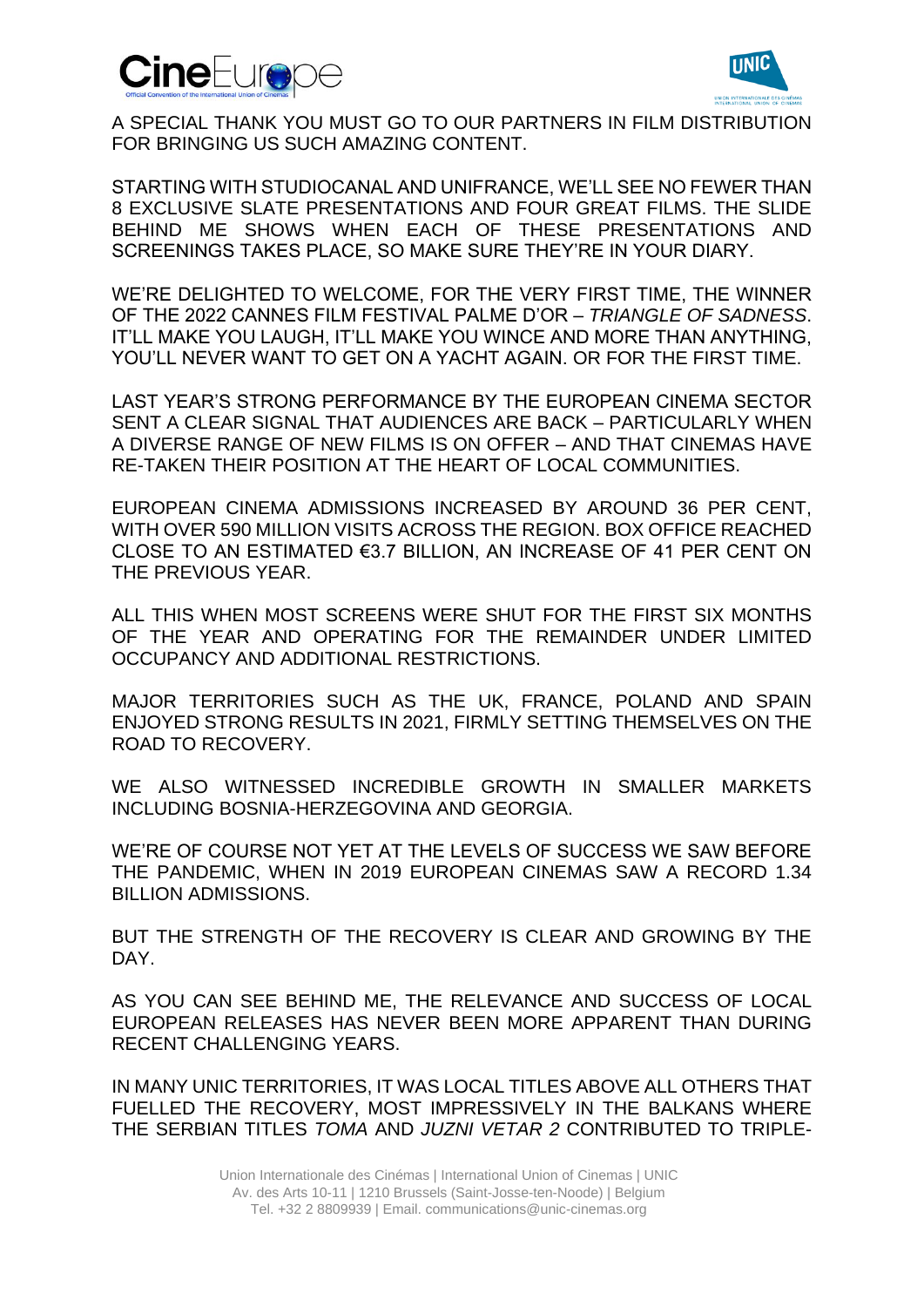



DIGIT GROWTH IN CROATIA, SERBIA, MONTENEGRO AND BOSNIA AND HERZEGOVINA.

LOCAL FILMS ALSO FEATURED IN NATIONAL TOP FIVE LISTINGS EARLIER THIS YEAR IN FRANCE, ITALY, FINLAND, CZECH REPUBLIC, NORWAY, SPAIN AND POLAND.

WITH THE SUPPORT OF COMSCORE, WE HAVE BEEN ABLE TO MONITOR WEEKLY EUROPEAN BOX OFFICE RESULTS, HIGHLIGHTING THE VALUE OF NATIONAL, EUROPEAN AND INTERNATIONAL RELEASES ACROSS THE REGION.

WHILE WE CELEBRATE THOSE LOCAL SUCCESSES, LET'S NOT OF COURSE OVERLOOK THE CONTRIBUTION MADE BY US STUDIO COLLEAGUES.

LOOKING FIRST AT 2021, *NO TIME TO DIE* FROM UNIVERSAL WAS THE LEADING TITLE IN ADMISSIONS FOR THE YEAR, WITH OVER 34 MILLION TICKETS SOLD ACROSS THE REGION. THE OTHER BIG WINNERS WERE SONY'S *SPIDER-MAN: NO WAY HOME,* WARNER BROS' *DUNE,* UNIVERSAL'S *F9* AND SONY'S *VENOM: LET THERE BE CARNAGE*.

TOGETHER, THESE TITLES ATTRACTED AROUND 100 MILLION VISITORS, UNDERLINING THE FUNDAMENTAL IMPORTANCE OF NEW CONTENT FOR AUDIENCES. SEVERAL OF THESE TITLES BROKE NATIONAL AND INTERNATIONAL BOX-OFFICE RECORDS.

IN DECEMBER 2021, *SPIDER-MAN: NO WAY HOME* HIT A MULTITUDE OF MILESTONES ON ITS OPENING WEEKEND, INCLUDING THIRD BIGGEST WORLDWIDE BOX OFFICE DEBUT OF ALL TIME AND THE SECOND BIGGEST OPENING OF ALL TIME IN THE US. IT GROSSED OVER \$1.89 BILLION AT THE GLOBAL BOX OFFICE, MAKING IT THE SIXTH HIGHEST-GROSSING FILM EVER.

AND ALREADY IN 2022, WE'VE SEEN A NUMBER OF RELEASES STRIKE A MAJOR CHORD WITH CINEMA AUDIENCES.

UNCHARTED AT THE START OF THE YEAR.

AND THEN BATMAN AND DOCTOR STRANGE, WHICH RESPECTIVELY GROSSED OVER 770 AND 942 MILLION DOLLARS GLOBALLY.

BUT, EVEN MORE RECENTLY, TOP GUN MAVERICK. SOME OF THE OLDER PEOPLE IN THE AUDIENCE MIGHT REMEMBER THE FIRST FILM. AT SOME POINT, ICEMAN CHALLENGES MAVERICK AND ASKS "WHOSE SIDE ARE YOU ON?"

WELL, THERE'S NO DOUBT WHOSE SIDE TOM CRUISE IS ON, WITH THAT TITLE SO FAR GROSSING 885 MILLION DOLLARS AT THE GLOBAL BOX OFFICE.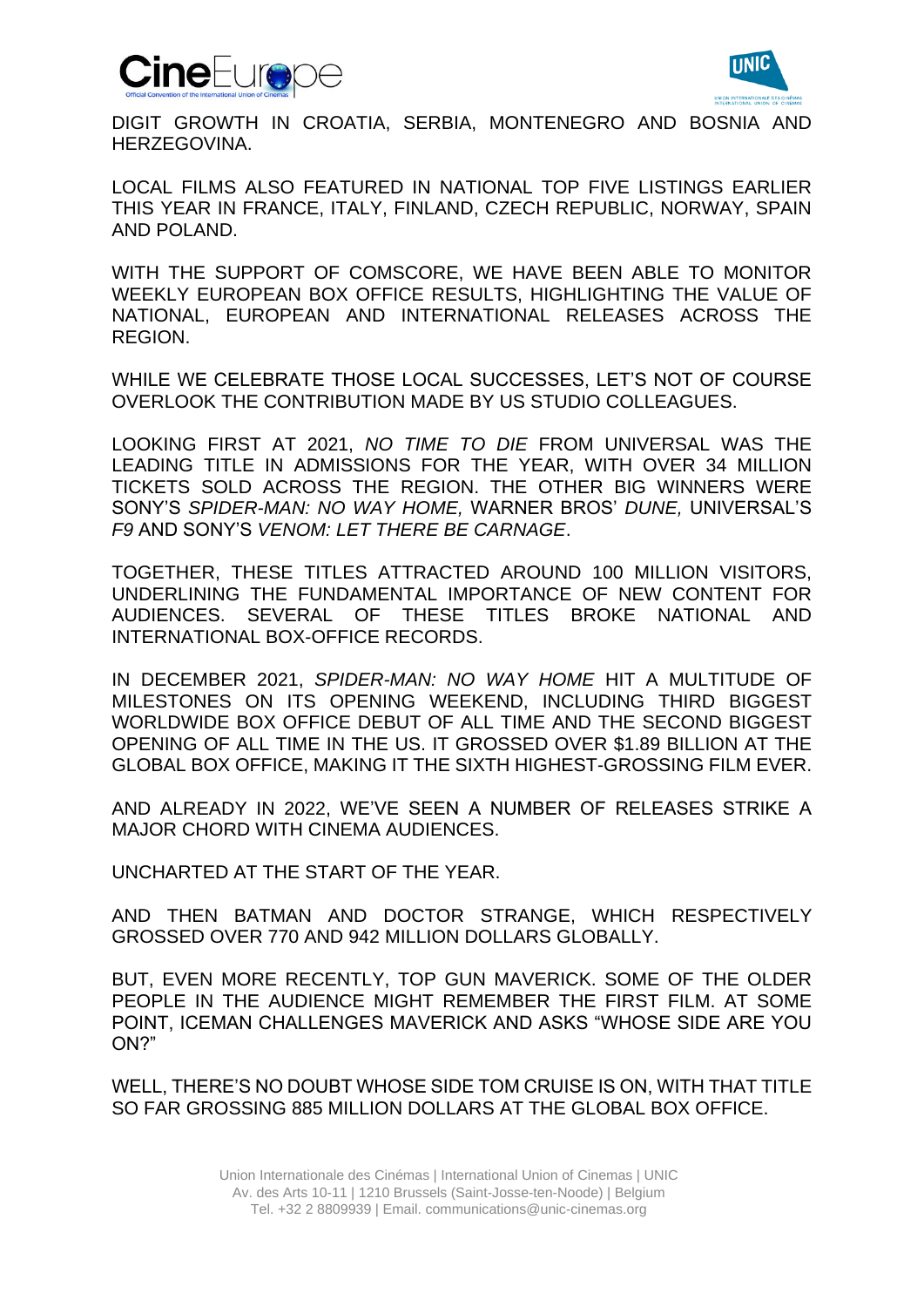



AND LET'S NOT FORGET JURASSIC WORLD:DOMINION, WHICH HAS BEEN GROSSING 622 MILLION DOLLARS GLOBALLY. PEOPLE LOVE SEEING OTHER PEOPLE BEING FATEN BY DINOSAURS. WHY WOULDN'T THEY?

AND THERE'S MORE TO COME.

YOU'LL SEE ON THE SCREEN A SMALL SELECTION OF THE EXCITING FILMS THAT WILL HIT OUR CINEMAS LATER THIS YEAR. THESE INCLUDE NOT JUST BLOCKBUSTER TITLES FROM THE US STUDIOS BUT ALSO A RANGE OF ENGAGING LOCAL RELEASES.

THE HUGELY IMPRESSIVE BOX OFFICE FIGURES WE'VE SEEN SO FAR – AND THE PROMISING PREDICTIONS FOR 2022 – ARE PROOF OF THE RESILIENCE OF THE GLOBAL CINEMA SECTOR, UNDERPINNED BY AN INSATIABLE PUBLIC APPETITE FOR THE BIG SCREEN EXPERIENCE.

WE ALL KNOW THAT THE BIG SCREEN EXPERIENCE IS VERY SPECIAL. BUT IT'S ALWAYS BETTER TO HEAR THAT FROM PEOPLE WHO ARE MAYBE A LITTLE BIT BETTER KNOWN TO THE PUBLIC THAN ARE MANY OF US – NO OFFENCE TO ANYONE OUT THERE.

CINEMAS ARE SPACES WHERE CULTURAL DIVERSITY FLOURISHES. THEY ARE AT THE HEART OF THEIR COMMUNITIES, A UNIQUE PLACE WHERE PEOPLE CAN MEET TO LAUGH, CRY, GET SCARED TOGETHER.

SOMETIMES ALL IN ONE MOVIE.

AND ALL THAT'S NOW MORE IMPORTANT THAN EVER AFTER WHAT WE'VE BEEN THROUGH THE PAST COUPLE OF YEARS.

WE WANT TO ACKNOWLEDGE THOSE WHO SUPPORTED OUR SECTOR – THE GOVERNMENTS ACROSS EUROPE THAT PROVIDED VITAL FINANCIAL SUPPORT AND, OF COURSE, THOSE STUDIOS AND DISTRIBUTORS WHO SHOWED FAITH IN THE SECTOR AND BROUGHT THEIR FILMS TO THE BIG SCREEN.

TOGETHER, WE NEED TO CONTINUE TO HELP ENSURE THE SURVIVAL OF LOCAL CINEMAS, WHATEVER THEIR SIZE AND LOCATION.

AND FOR SOME EUROPEAN TERRITORIES, THE CHALLENGES ARE NOT JUST ECONOMIC – WE WOULD LIKE TO GIVE HERE A SPECIAL MESSAGE OF SUPPORT TO OUR UKRAINIAN COLLEAGUES.

WE CAN ONLY IMAGINE THE CHALLENGES THE LAST FOUR MONTHS HAVE BROUGHT YOU.

YOU HAVE OUR UNDYING SUPPORT AND SOLIDARITY AND A FIRM COMMITMENT THAT WHEN THE TIME COMES, WE WILL BE IN THE VANGUARD OF THOSE LOOKING TO HELP YOU REBUILD YOUR CINEMAS.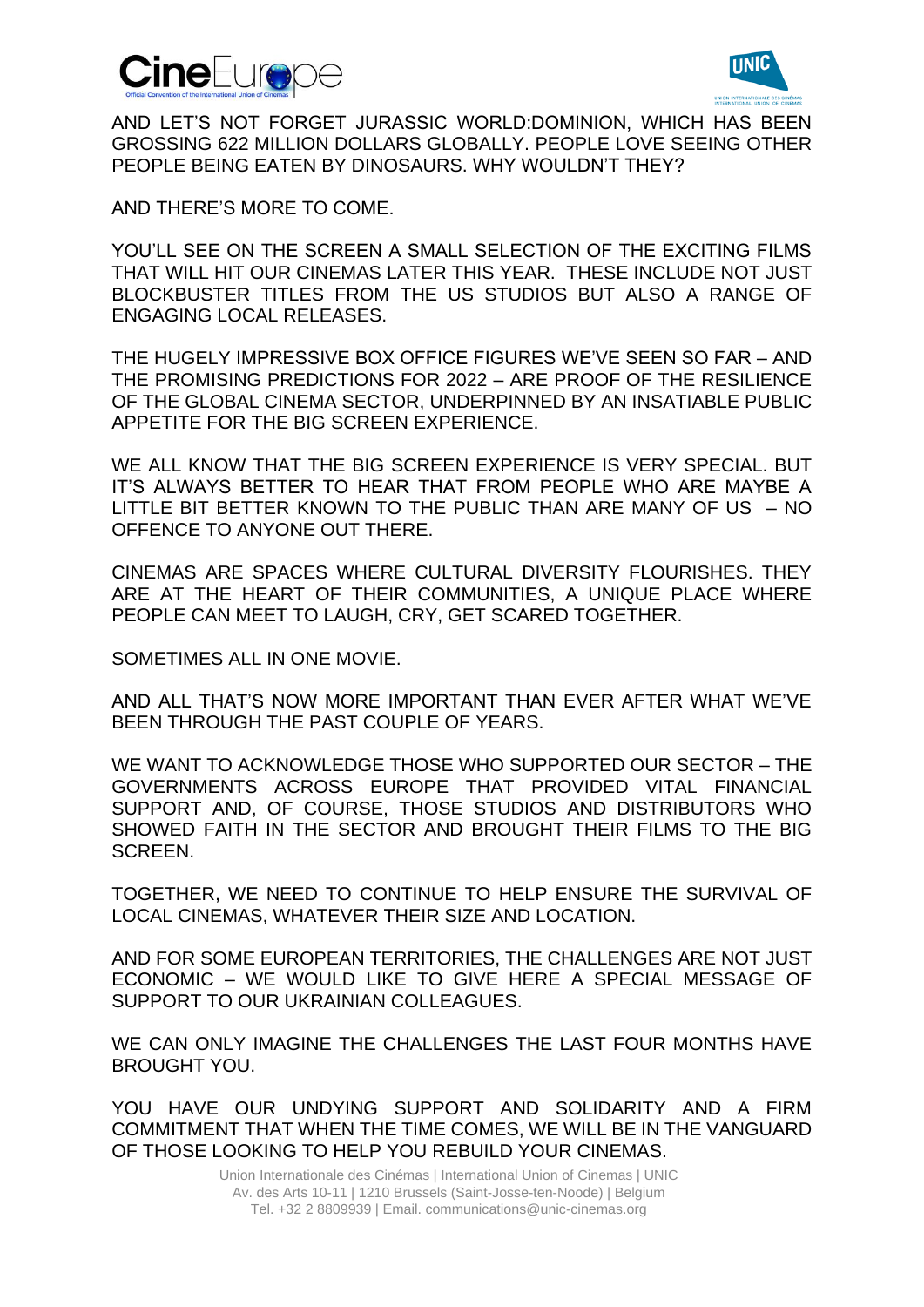



WHILE NO ONE WOULD HAVE CHOSEN TO EXPERIENCE THE CHALLENGES OF RECENT TIMES, THEY HAVE IN TRUTH PROVEN A NUMBER OF THINGS. FIRSTLY – AS PROVEN BY THE PRESENCE OF SO MANY OF YOU HERE TODAY, THE RESILIENCE OF OUR SECTOR. BUT EVEN MORE SO, THOSE EXPERIENCES HAVE PROVEN BEYOND DOUBT THE VALUE AND RELEVANCE OF THE THEATRICAL MODEL.

FOR AUDIENCES IT PROVIDES THEM WITH AN UNPARALLELED OPPORTUNITY TO SEE A FILM AS ITS DIRECTOR INTENDED – ON THE BIG SCREEN AS PART OF A SHARED COMMUNAL EXPERIENCE.

BUT ALSO FOR THE INDUSTRY, MAXIMISING REVENUES AND REDUCING THE THREAT OF FILM THEFT INHERENT IN DAY-AND-DATE AND OTHER EARLY IN-HOME RELEASE MODELS, CANNIBALISING REVENUES FOR ALL.

THE EVIDENCE OF THE NUMBERS IS NOW CLEARER THAN EVER AND IS THANKFULLY NOW BEING FULLY REFLECTED IN THE DECISIONS MADE BY COLLEAGUES IN FILM DISTRIBUTION.

THEATRICAL WORKS. FOR ALL OF US. FOR EXHIBITORS, FOR DISTRIBUTORS, FOR PRODUCERS, AND FOR THE PUBLIC.

WE AT UNIC HAVE BEEN DOING OUR UTMOST TO SUPPORT YOU THROUGHOUT RECENT CHALLENGING TIMES.

IN ADDITION TO ALL OUR ACTIVITIES, COVID AND NON-COVID RELATED, WE HAVE EXPANDED OUR MENTORING PROGRAMME. WE'LL ADD ANOTHER COHORT OF 11 PAIRS FOR OUR SIXTH YEAR.

WE ARE DELIGHTED THAT IMAX AND VISTA GROUP ARE PRINCIPAL SPONSORS. AS JOINT SPONSORSHIP PARTNERS, THEY ARE OUR 'CHAMPIONS OF THE PROGRAMME', SUPPORTING UNIC'S MISSION TO ACHIEVE A MORE DIVERSE AND INCLUSIVE CINEMA INDUSTRY.

TOGETHER WITH BOXOFFICE PRO, WE HAVE ALSO RELEASED IN RECENT DAYS THE INAUGURAL GIANTS OF EXHIBITION: EUROPE LISTING, RANKING THE TOP 50 EUROPEAN CINEMA GROUPS BY SCREEN COUNT.

THIS YEAR'S RANKING IS LED BY ODEON CINEMAS GROUP WITH NEARLY 2,500 SCREENS ACROSS THE UK AND IRELAND, FINLAND, GERMANY, ITALY, NORWAY, PORTUGAL, SPAIN, AND SWEDEN. THE TOP FOUR IS ROUNDED OUT BY CINEWORLD (UK), VUE INTERNATIONAL (UK), AND LES CINÉMAS PATHÉ GAUMONT (FRANCE).

AND A QUICK MENTION FOR MULTIPLEX CINEMAS OF UKRAINE, STANDING PROUDLY AT NUMBER 26 IN THE LIST.